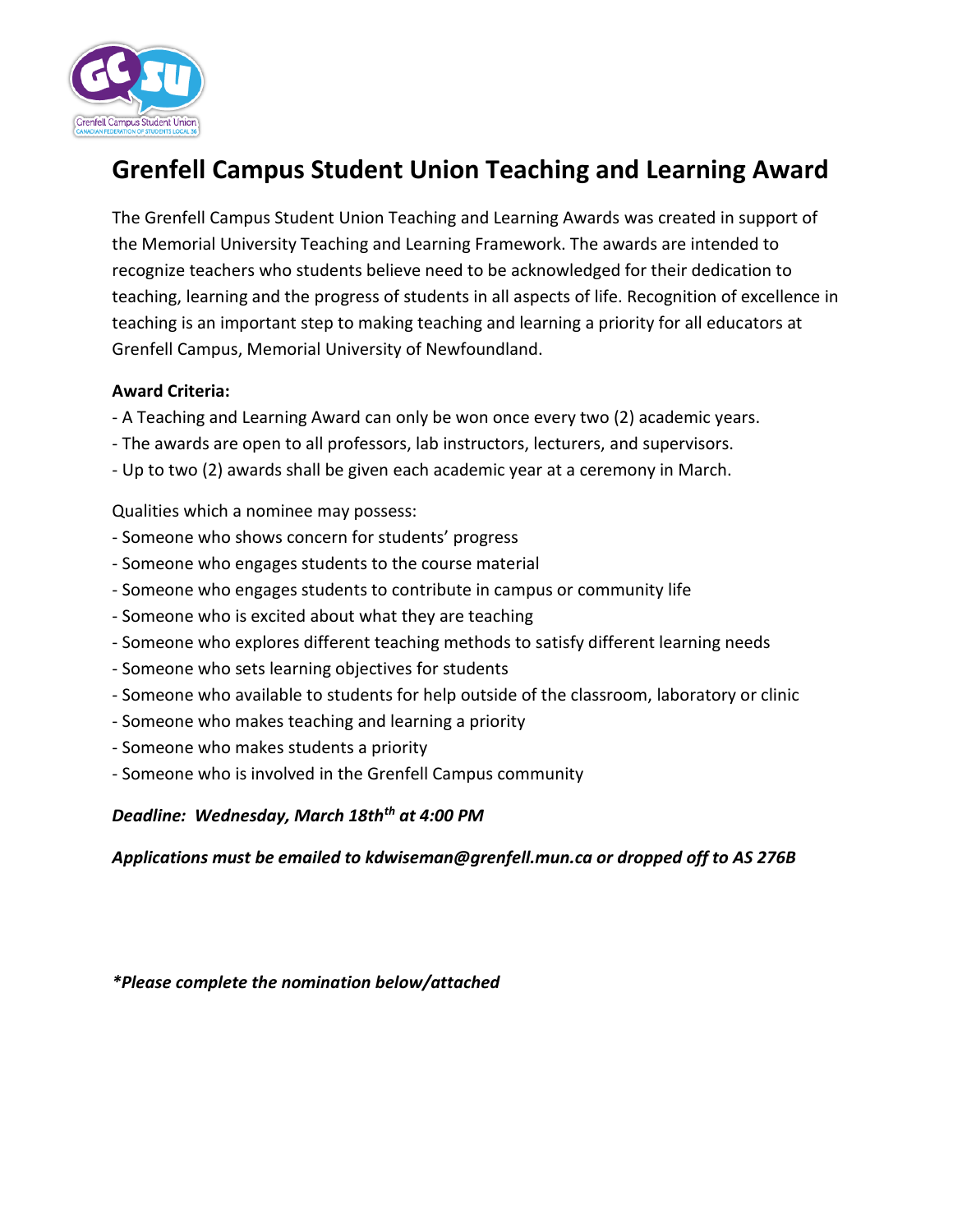## **Nomination Form**

| <b>Nominee Contact Information:</b>                                  |  |  |
|----------------------------------------------------------------------|--|--|
|                                                                      |  |  |
| <b>Primary Nominator:</b>                                            |  |  |
|                                                                      |  |  |
| Secondary Nominators: (4 additional student nominators are required) |  |  |
|                                                                      |  |  |
|                                                                      |  |  |
|                                                                      |  |  |
|                                                                      |  |  |
|                                                                      |  |  |
|                                                                      |  |  |
|                                                                      |  |  |
|                                                                      |  |  |
|                                                                      |  |  |